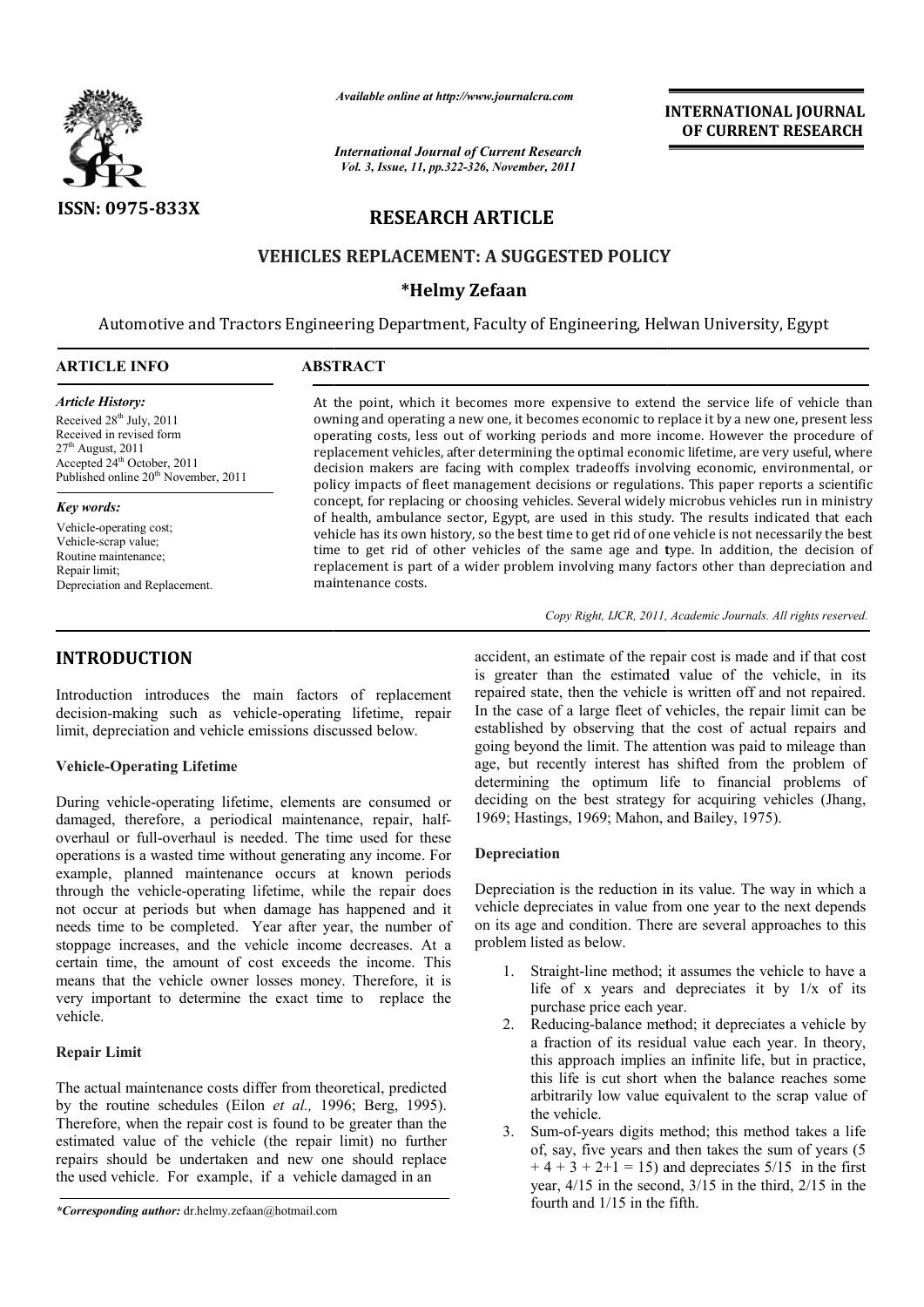### **Vehicle Emission**

Decision makers are faced with complex tradeoffs involving economic, environmental, or policy impacts of fleet management decisions or regulations, where the problem of car emissions (pollutants and noise) is intensified in cases (Miguel *et al.,* 2011). The average age of the car fleet is relatively high, since older cars not only produce higher emissions but also fail to use new and environmentally friendlier technologies. Supporting the efficient replacement policies to minimize the vehicle noise and pollutants will increase the vehicle operating costs. This leads to a change in the database used to get the efficient solutions. Therefore, it is important to give idea about these elements that could be change using decision support Systems. The permitted emission level on retest and in-use vehicles is about 20 % higher than the permitted level for new vehicles.

#### **Replacement Decision Making**

There are two kinds of error in making the decision of replacement, one is to replace vehicles too soon, and the other, is to replace the vehicles too late. Therefore, companies must adopt maintenance strategies, such as planned maintenance or condition monitoring, to maximize the total profit or minimizing the total cost of maintenance. In addition, the success of the company to do that should be builds on correction planning (Kobbacy and Nicol, 1994). The use of a statistical method to evaluate the expected life has the advantage that replacement time and failure probability of the parts can be predicted in advance (Azrulhisham *et al.,* 2010; Cleroux and Tuquin. 1979). The decision-making is shortcycle policy decision or long-cycle, the short-cycle is better than the long-cycle because there is a ready market for four or five year's old vehicles (Hyung *et al.,* 2003). The vehicle replacement problem solution can be done by many different techniques as; the enumeration (Rai and Singh. 2003), the shortest path, and the integer programming (Rai and Singh. 2004), regeneration point approach and the dynamic programming technique (Pillay, 2001). In some cases, the replacing of vehicles depend on the lowest purchase price, this may lead to a big loss of money. Anyway, repairing or replacing operations without planning are very complicated and very expensive, therefore, it is important to replace or choose vehicles according to a scientific concept. The objective of this paper is to report a scientific concept to replace or choose vehicles in case of the availability of operating costs and vehicle purchase price.

### **Data Source of Paper**

Actual data for vehicles used in the article, such as type, purchase price, model, service date and total operating cost, as input for the proposed concept, taken from the ministry of health, ambulance sector, Egypt. The vehicles names start with the capital characters M, T, N, D and F (Table 1).

#### **Algorithm and Formulation**

This section describes the algorithm of suggested model factors. The policy of it, is a function of one variable, namely

the total operating cost/year [TOC], which is normally, not available in vehicle fleets documents. Therefore, it is predicted by the model, by plotting the available and makes a best fit.

#### **Model Summary**

The suggested model is formulated as follow;

- (1)  $C = rP$ , where, r is rate of inflation and  $= 1.15$  (Christ, and Goodbody, 1980), P is the vehicle purchase cost.
- (2) D\*=0.25C, where D\*is depreciation/year (Christ and Goodbody,1980).
- (3) SV= 0.75C, where SV is the scrape value of vehicle at the end of year.
- (4)  $TOC = O + D^*$ , where O is the operating cost/year
- (5)  $\sum \text{TOC}_n/n = \left(\frac{O_n + D_n}{n}\right)$  $(O_n +$ *n*  $O_n + D_n$ , where  $\Sigma TOC_n/n$  is the average accumulative operating cost and , n is number of
- (6) Economical service years, ESY is the turning year of ∑TOC n/n from decrease to increase.

### **Model Application**

service years.

The application of six steps stated before on vehicle type D to calculate SV, ESY and  $\Sigma$ TOCn/n for three years, as an example, listed as below.

### **First Year**

Step 1: 
$$
C_1 = rP = 1.15x84727 = 97436
$$
 L. E  
\nStep 2:  $D^* = 0.25C_1$  = 24359 L. E.  
\nStep 3:  $SV_1 = 0.75C_1$  = 73077 L. E  
\nStep 4:  $O_1$  from Table 1, =5500 L. E  
\nStep 5:  $TOC_1 = O_1 + D^* = 29859$  L. E  
\nStep 6:  $\sum TOC_n/n = \left(\frac{O_n + D_n}{n}\right) = 29859$  L. E/year

## **Second Year**

| Step 1: $C_2=1.15$ SV <sub>1</sub>                                                 | $= 84038$ L. E  |  |
|------------------------------------------------------------------------------------|-----------------|--|
| Step 2: $D^*_{2} = 0.25C_2$                                                        | $= 21009$ L. E. |  |
| Step 3: $SV_2=0.75$ C2                                                             | $=63028$ L. E.  |  |
| Step 4: $O_2$ from Table 1,                                                        | $=7000$ L.E     |  |
| Step 5: $TOC_2 = O_2 + D*_2 = 28009$ L. E                                          |                 |  |
| Step 6: $\sum TOC_n/n =$                                                           |                 |  |
| $\left(\frac{TOC_1 + TOC_2}{OT}\right) = 28934$ L. E<br>$\overline{\phantom{a}}^2$ |                 |  |

### **Third Year**

Step 1: 
$$
C_3=1.15SV_2
$$
 =72482 L. E  
\nStep 2:  $D^*_{3}=0.25C_3$  =18120 L. E.  
\nStep 3:  $SV_3=0.75 C3$  =54361 L. E.  
\nStep 4: O<sub>3</sub> from Table 1 =8000 L. E  
\nStep 5:  $TOC_2=O_3 + D^*_{3}$  =26120 L. E  
\nStep 6:  $\sum TOC_n/n = \left(\frac{TOC_1+TOC_2+TOC_3}{3}\right)$  = 27996 L. E...etc

(Table 2 show the calculation of D, SV, O, TOC and ∑*TOC*  $n/n$  from year 4 to year 16).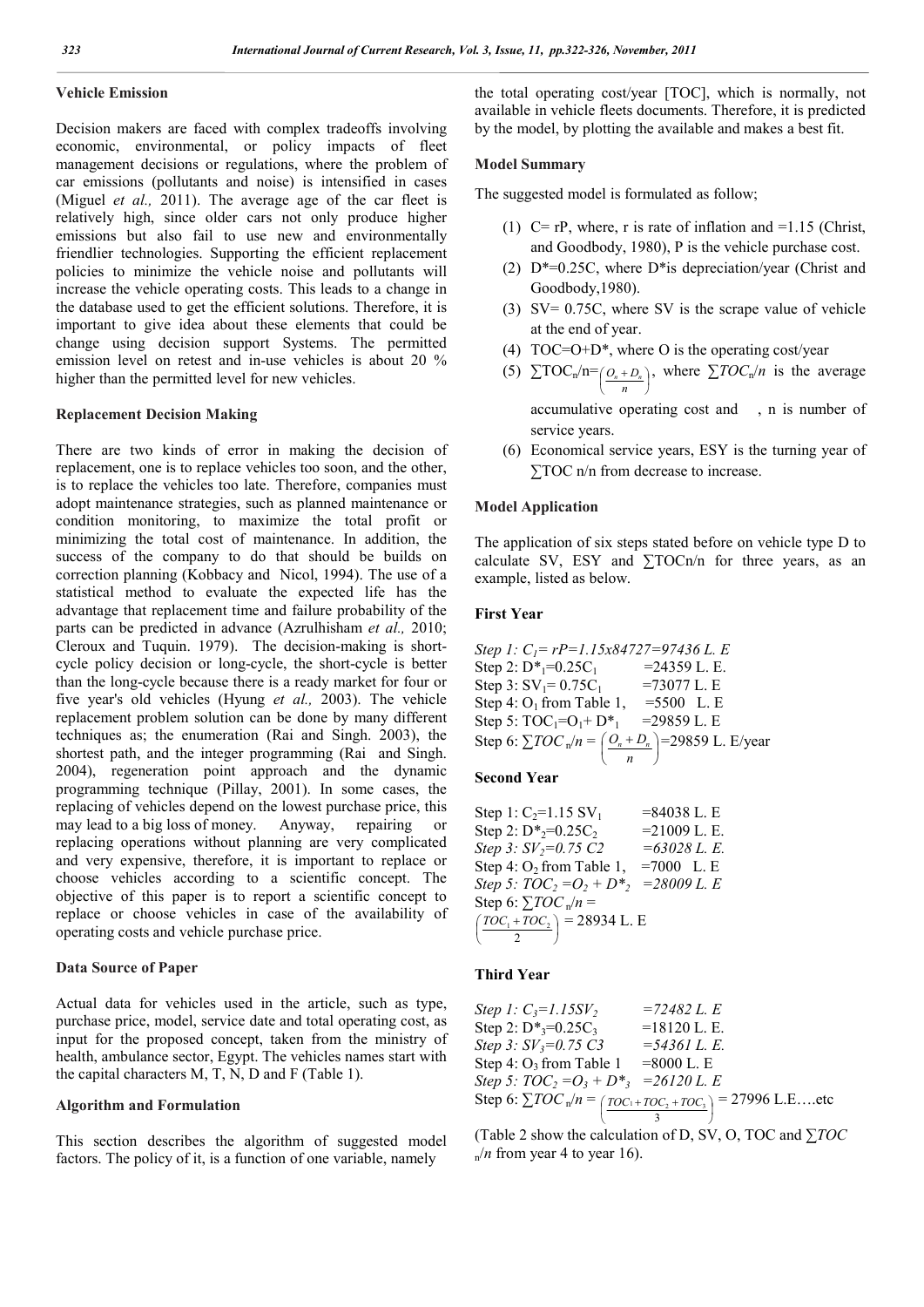**Table 1. Vehicles (V) type, purchase (P) prices, models, Operating costs of studied vehicles and service (S) date**

|      |          |           | D.   | Operating costs, L.E |      |       |       |       |                          |
|------|----------|-----------|------|----------------------|------|-------|-------|-------|--------------------------|
| Type | Model    | Price. LE | Date | 1993                 | 1994 | 995   | 1996  | 1997  | 1998                     |
| М    | Sprinter | 100000    | 1992 | 8500                 | 9000 | 12500 | 10200 | 10400 | $\overline{\phantom{0}}$ |
|      | ransit   | 106000    | 1996 | . .                  | 4000 | 5000  | 6300  |       | 7500                     |
|      | Hiace    | 90360     | 1994 | ۰                    | 7500 | 7400  |       | 9500  | 8000                     |
|      | Delta    | 84727     | 1993 | 5500                 | -    | 8000  | 10000 | 11000 |                          |
|      | Nissan   | 88000     | 1995 | ۰                    | 8000 | 10900 |       | 1000  | 12500                    |

**Table 2. Turning Point of vehicle type D**

| Y              | C     | SV    | O     | D*    | TOC   | $TOC_n/n$ |
|----------------|-------|-------|-------|-------|-------|-----------|
| 1              | 97436 | 73077 | 5500  | 24359 | 29859 | 29859     |
| $\overline{c}$ | 84038 | 63029 | 7000  | 21009 | 28009 | 28934     |
| 3              | 72482 | 54363 | 8000  | 18120 | 26120 | 27996     |
| 4              | 62516 | 46888 | 10000 | 15629 | 25629 | 27404     |
| 5              | 53920 | 40441 | 11000 | 13480 | 24480 | 26819     |
| 6              | 46506 | 34880 | 12500 | 11626 | 24126 | 26370     |
| 7              | 40111 | 30084 | 14000 | 10028 | 24028 | 26035     |
| 8              | 34596 | 25947 | 15000 | 8649  | 23649 | 25737     |
| 9              | 29839 | 22379 | 16500 | 7459  | 23959 | 25539     |
| 10             | 25736 | 19302 | 17500 | 6433  | 23933 | 25379     |
| 11             | 22197 | 16648 | 18500 | 5549  | 24049 | 25258     |
| 12             | 19145 | 14358 | 20000 | 4686  | 24686 | 25210     |
| 13             | 16512 | 12384 | 22000 | 4127  | 26127 | 25281     |
| 14             | 14241 | 10680 | 23000 | 3560  | 26560 | 25372     |
| 15             | 12282 | 9211  | 24500 | 3070  | 27570 | 25518     |
| 16             | 10593 | 7944  | 26000 | 2648  | 28648 | 25714     |

## **Vehicles Total Operating Cost**

Figures 1-5 show both actual TOC for the five vehicles, taken from the ministry of healthy (marked points) and predicted TOC from the best fit for the actual values, to cover the 18 years study range.







**Fig. 3. Influence of vehicle age on actual and predicted TOC, for vehicle type T**



**Fig. 4. Influence of vehicle age on actual and predicted TOC, for vehicle type N**



**Fig. 5. Influence of vehicle age on actual and predicted TOC, for vehicle type M**

#### **Vehicles Scrap Values (SV)**

Figures 6-9 show SV for different types vehicles (F, N, T and M), while values of SV for vehicle type D is clear in the Table 2.



Vehicle type age (F), year

**Fig. 6. Influence of vehicle age on SV for type F**



**Fig. 7. Influence of vehicle age on SV for type T**

## **Average Accumulative Operating Cost (∑TOCn/n)**

Turning of ∑TOCn/n from decrease to increase considers the economical service years (ESY). It is 12 years for D type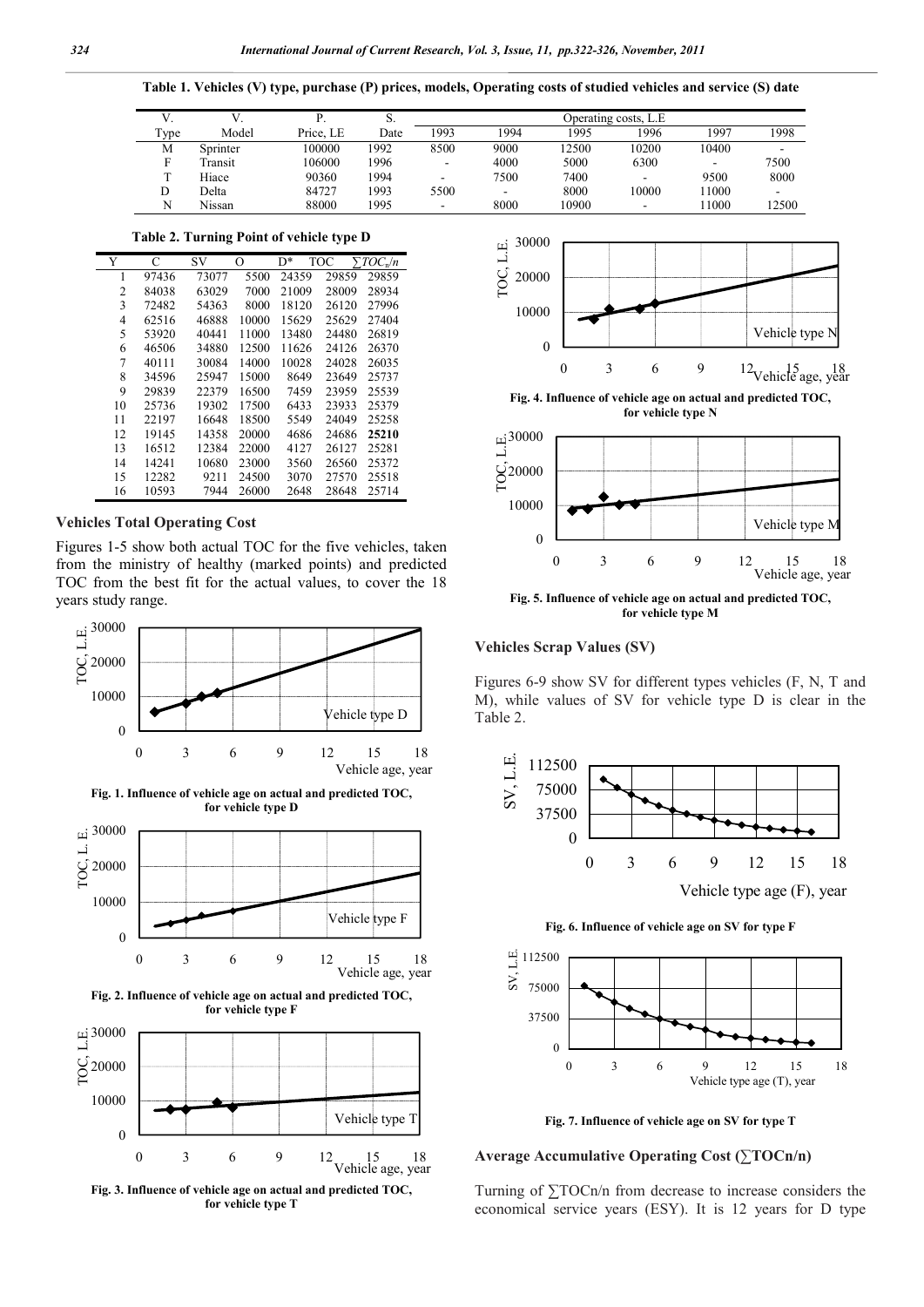(Table 2). By applying the model on the rest of vehicles, as shown in Figures 10-13, ESY for F is 9, both T and N has the same ESY of D type (12 years), while M is 15 years.





**Fig. 9. Influence of vehicle age on SV for type M**





**Fig. 11. Vehicle age on ∑TOC n/n for type T**



**Fig. 12. Vehicle age and ∑TOC n/n for type N**

# **RESULTS**

# **ESY Results**

Vehicle type M has 15 years ESY, whereas F has 9 and the other types lie between the both (Figure 14).



**Fig. 13. Vehicle age and ∑TOC n/n for type M**



**Fig. 14. Vehicle type and ESY**

### **SV Results**

Vehicle type M has the lowest value of SV, at its ESY, relative to the others, whereas F has the largest value, the other types lie between the both (Figure 15).



**Fig. 15. Vehicle type and SV**

#### **∑TOCn/n Results**

Vehicle type T, has the minimum value of ∑TOCn/n relative to the other microbuses, whereas the vehicle type D has the largest value, other types of vehicles lie between them (Figure 16).



Vehicle type

**Fig. 16. Vehicle type and ∑TOC n/n**